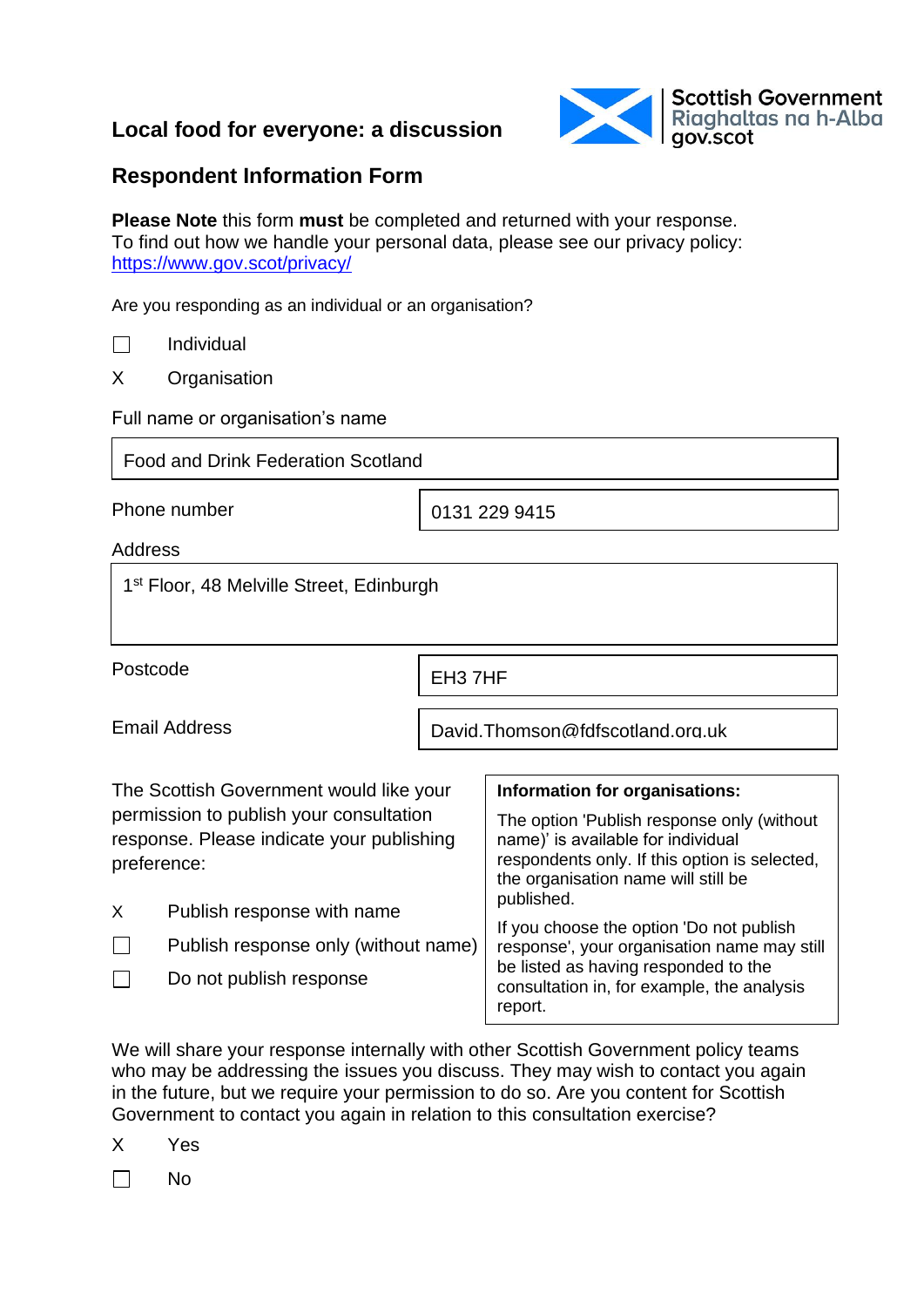### **Questionnaire**

**Local food for everyone: a discussion**  Consultation questions

#### **PART A – Local food**

- **1.** Do you agree with the Scottish Government definition of local food as set out in the strategy?
	- a. Yes  $\Box$
	- b. No X
	- c. I don't know  $\Box$

| The Food and Drink Federation Scotland represent food and drink manufacturers in Scotland,<br>and is part of the Food and Drink Federation which represents members across Great Britain.                                                                                                                                                                                                                                                                                                                                                                                                                                                                                                                                                                                                                                                                                                                                                                                                                                                                                                                                                                        |
|------------------------------------------------------------------------------------------------------------------------------------------------------------------------------------------------------------------------------------------------------------------------------------------------------------------------------------------------------------------------------------------------------------------------------------------------------------------------------------------------------------------------------------------------------------------------------------------------------------------------------------------------------------------------------------------------------------------------------------------------------------------------------------------------------------------------------------------------------------------------------------------------------------------------------------------------------------------------------------------------------------------------------------------------------------------------------------------------------------------------------------------------------------------|
| We recognize that local food and artisanal production has an important role to play, not least in<br>providing support to local communities and in enhancing our reputation as a tourist destination<br>and as a land of food and drink.                                                                                                                                                                                                                                                                                                                                                                                                                                                                                                                                                                                                                                                                                                                                                                                                                                                                                                                         |
| We do, however, express concern that the role of high quality and high volume food<br>manufacturing is not more celebrated in this definition. Scottish food and drink manufacturers, no<br>matter their size, are proud of their products whether they are sold locally, across Scotland,<br>across the UK or into export markets. We do not agree with the assumption at the start of this<br>paper that high volume does not equal high quality. The export statistics and economic value<br>quoted at the start of the paper come in high degree from our larger manufacturers.                                                                                                                                                                                                                                                                                                                                                                                                                                                                                                                                                                              |
| In terms of a definition of local we do not like the explicit assumption that 'non-local' food does<br>not hold some of the characteristics that have been defined. In particular we think:                                                                                                                                                                                                                                                                                                                                                                                                                                                                                                                                                                                                                                                                                                                                                                                                                                                                                                                                                                      |
| Local is Scotland. Whilst smaller geographical areas may have some tourism, business<br>$\bullet$<br>support or other benefits, from a broad standpoint investment in Scotland as a whole be<br>preferred over smaller groupings.<br>Short supply chains are of value if they are of high quality and based on long-lasting<br>contracts and relationships. Short supply chains do not automatically deliver this, and<br>work must be put in to ensure high standards and availability.<br>On the definition of sustainable production then any kind of assertion here must be<br>science-based and specific. The assertion that local food is more sustainable is a<br>generic assumption. Supporting small and medium-sized food producers to be more<br>sustainable is a laudable goal; claiming that they are without having done any specific<br>environmental impact assessment is not, and potentially damaging to the environment.<br>Similarly, any assertion that local food is fairer, builds more trust or provides more<br>$\bullet$<br>information than other parts of the food and drink industry is not something that can be<br>substantiated. |
| As a definition we would prefer that – if one has to even be delivered – that it might be just 'food<br>produced or manufactured in Scotland'. That will not stop the Scottish Government having a<br>local food strategy that supports small and medium-sized businesses to shorten supply chains,<br>develop more sustainable production and build a fair relationship with consumers - indeed we<br>would encourage this.                                                                                                                                                                                                                                                                                                                                                                                                                                                                                                                                                                                                                                                                                                                                     |

B. Please provide further detail on what local food means to you in the text box below.

**2.** Do you agree with the benefits associated with local food as set out in the strategy?

a. Yes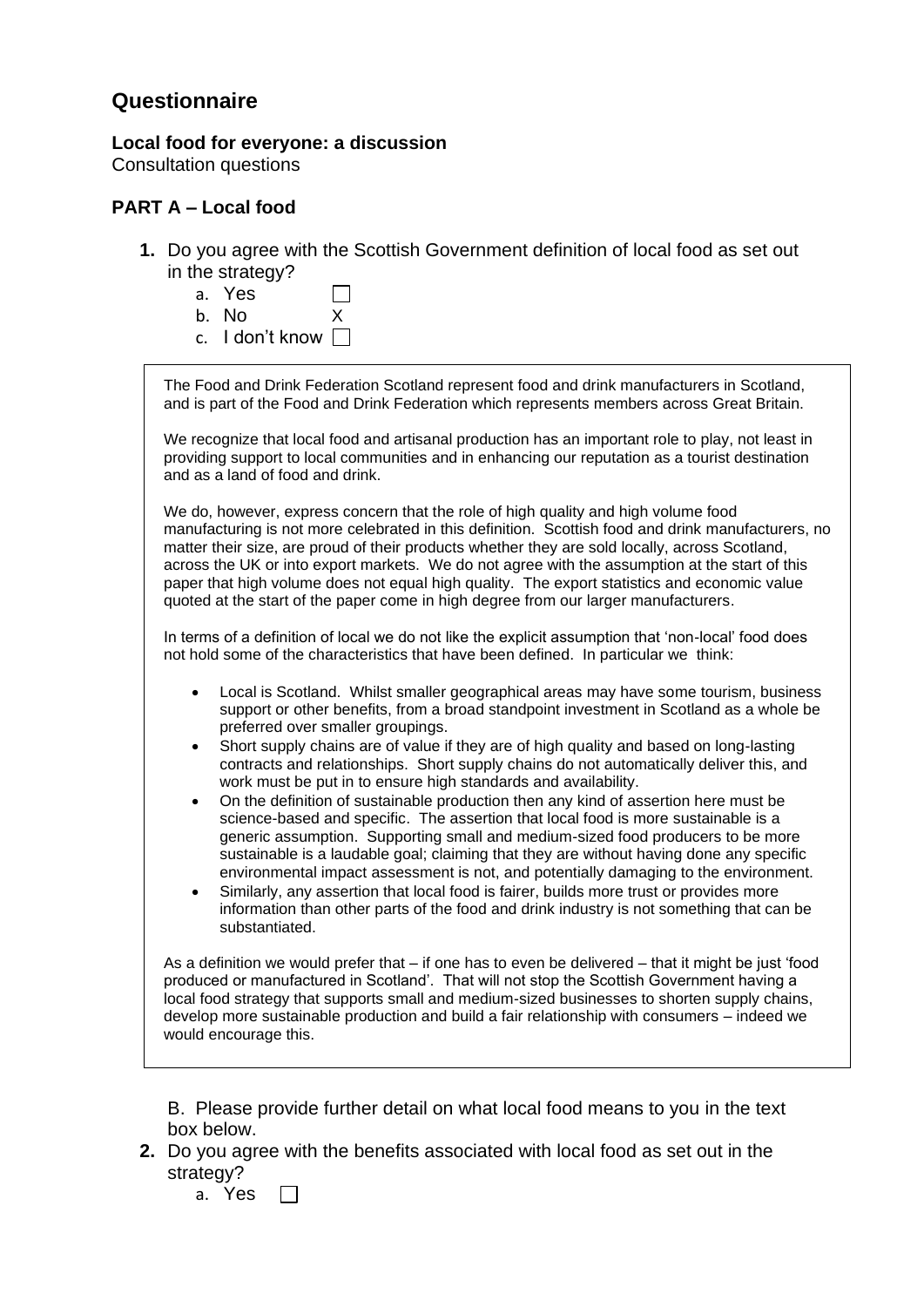b. I agree with some but not all of the benefits X

- c. No  $\perp$
- d. I don't know  $\Box$

B. Please provide further detail on your response, including whether there are there any further benefits not captured. Please provide examples if possible.

| FDF Scotland values food production in all parts of Scotland, including where that is done by<br>assembling ingredients from other parts of the world, and exporting products too other countries.                                                                                                                                                                                                           |
|--------------------------------------------------------------------------------------------------------------------------------------------------------------------------------------------------------------------------------------------------------------------------------------------------------------------------------------------------------------------------------------------------------------|
| It is important that there is relevant infrastructure, transport, broadband and other services in all of<br>Scotland, including in the remote and rural areas where food production can be the major<br>employer within communities. This production is provided by companies of all sizes, from large<br>international firms to small food producers who support jobs and supply chains across the country. |

- **3.** Are you aware of any disadvantages of local food?
	- a. Yes X
	- b. No

B. Please provide further detail about your response. Please provide examples if possible.

As noted above in response to question 1, local food is not, inherently, better or worse than any other type of food.

Individual local food producers may be better or worse than other companies – for the environment, for health and for the economy.

**4.** Do you have any comments on the first pillar of the Scottish Government's local food strategy: connecting people with food?

FDF Scotland has strong links with food education for careers in the industry with our 'A Future in Food' programme which is currently funded by the Scottish Government as part of the Scotland Food & Drink recovery plan. This concentrates on supporting the skills framework across Scotland and working with Developing the Young Workforce Groups around the country on careers education. We work closely with a range of Food Education Partners including the Royal Highland Educational Trust. We highly value this collaboration and the joint activity that we do together.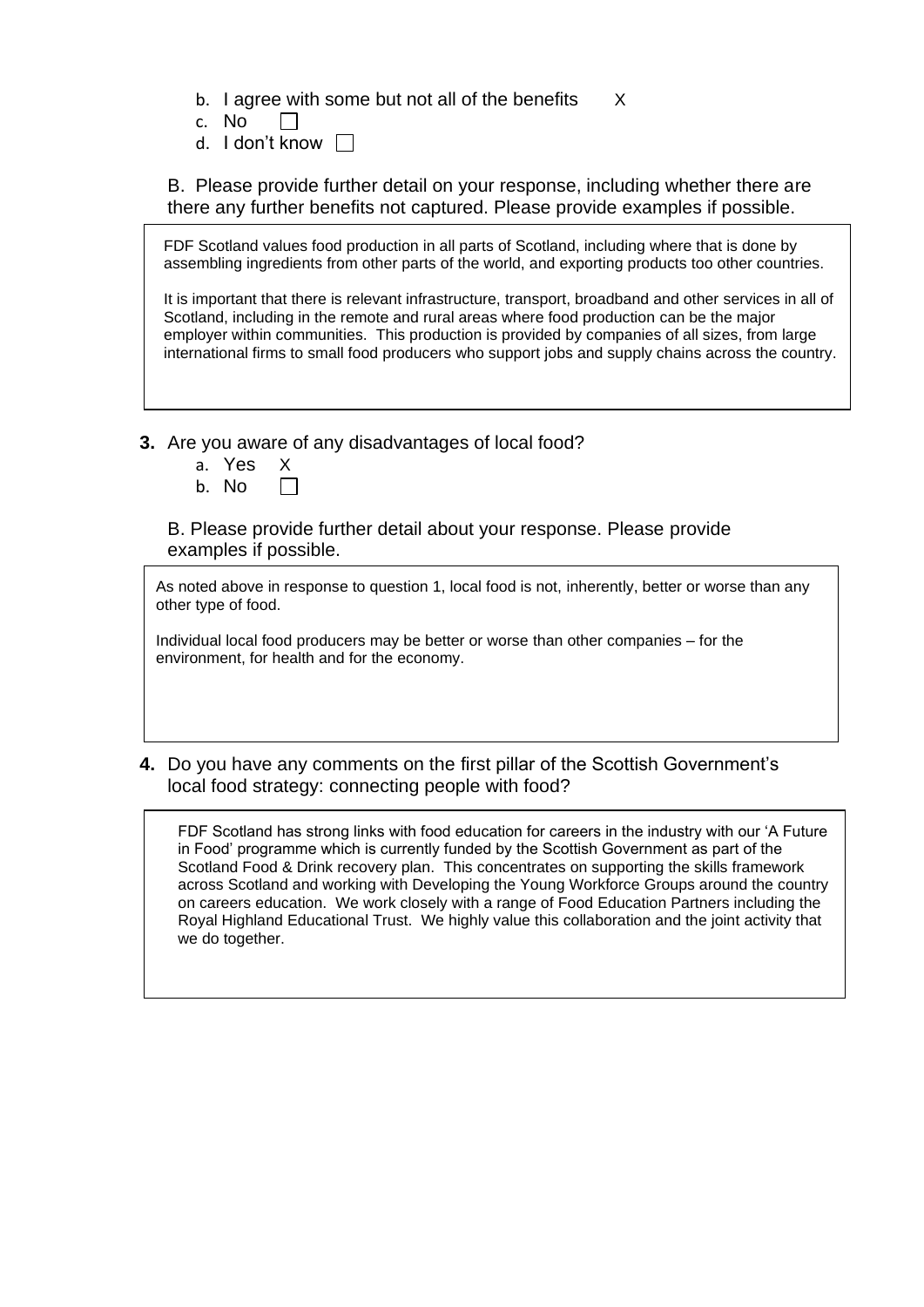**5.** Do you have any comments on the second pillar of the Scottish Government's local food strategy: connecting Scottish producers with buyers?

There has been a lot of positive work delivered here. In particular we would highlight the local food groups as worthy of long-term investment to support thriving local food economies going forward, and as a useful way to support a wider range of small businesses in local areas in Scotland.

**6.** Do you have any comments on the third pillar of the Scottish Governments local food strategy: harnessing public sector procurement?

There has been significant local work done on procurement- from East Ayrshire originally to the Soil Association Food for Life programme. We would point out that in some instances the new rules for food in schools promoted by the Scottish Government and enacted by the Scottish Parliament have led to less rather than more local Scottish produce – and fruit juice - qualifying in the rules.

**7.** Are there any areas related to local food where Scottish Government involvement could bring further benefits or reduce disadvantages?

The next set of questions are aimed at individuals. Please skip to question 14 if you are answering on behalf of a company or NGO

- **8.** Please indicate how willing you are to pay more for local food?
	- a. Very willing
	- b. Willing

No response

- c. Neutral
- d. Unwilling
- e. Very unwilling
- f. I don't know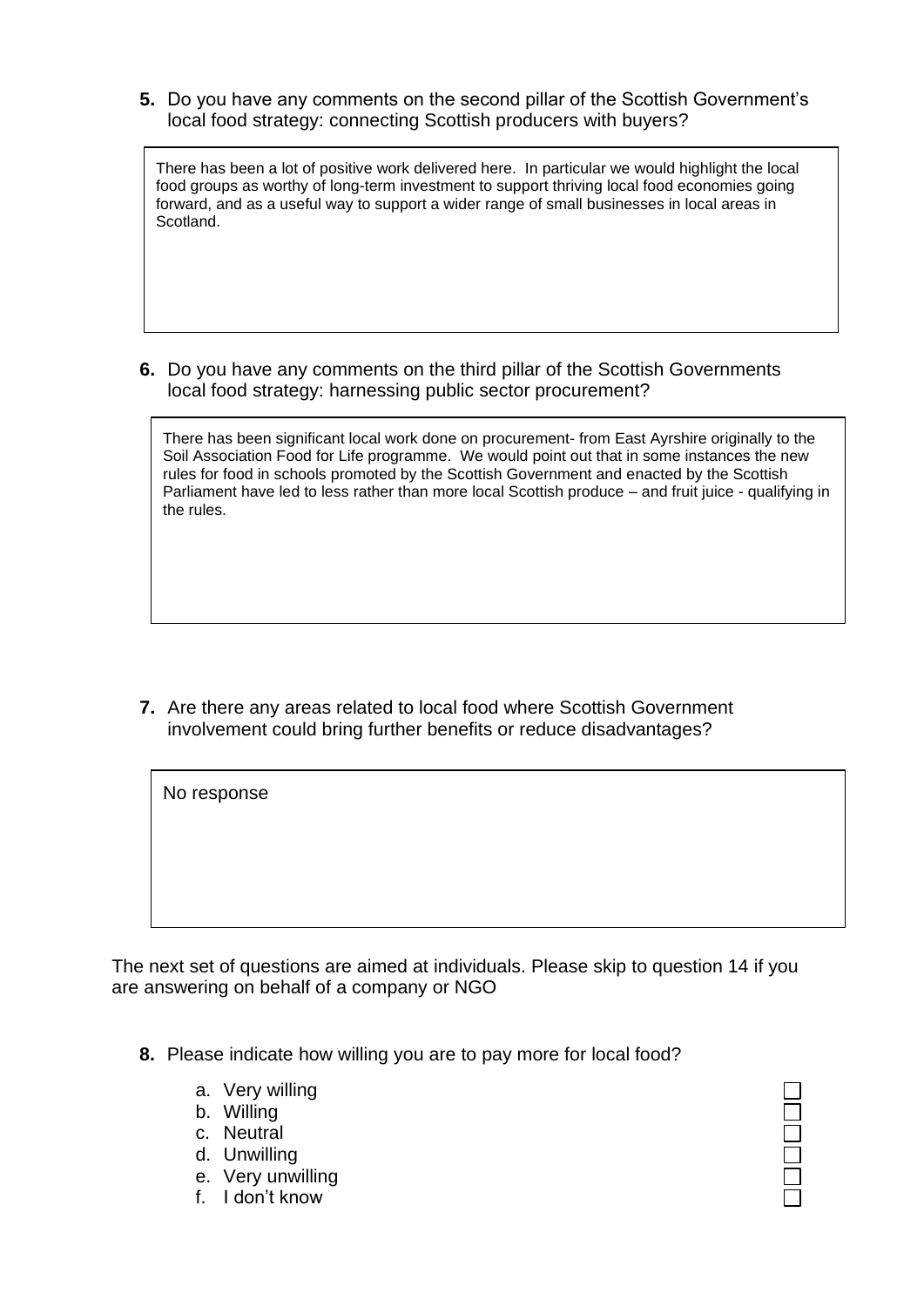- **9.** Please indicate how willing you are to go to more/different shops to access local food?
	- a. Very willing
	- b. Willing
	- c. Neutral
	- d. Unwilling
	- e. Very unwilling
	- f. I don't know
- **10.** Please indicate how likely you are to change your diet, for example to eat fewer exotic foods or to eat more seasonally, in order to eat more local foods?
	- a. Extremely likely
	- b. Likely
	- c. Neutral
	- d. Unlikely

No response

- e. Very unlikely
- f. I don't know
- **11.** Are you aware of where you can access local food?
	- a. Yes, and I buy it frequently
	- b. Yes, and I buy it occasionally
	- c. Yes, but I don't buy it
	- d. No, I am not aware of where I can access local food
	- B. Please provide further detail about your answer above.

**12.**A) Are you currently able to buy healthy, affordable food groceries within a 20 minute walk (approximately 800 metres) of your home?

**Note:** This question is focused on local access to healthy and affordable food. The next question is focused on local access to local food specifically.

- a. Yes, I have a variety of options
- b. Yes, but there is limited choice
- c. Partially, I have to travel further to buy certain products
- d. It is not possible for me to buy healthy and affordable food within 20 minutes walking distance of my home
- e. I don't know

LOODOI

 $\Box$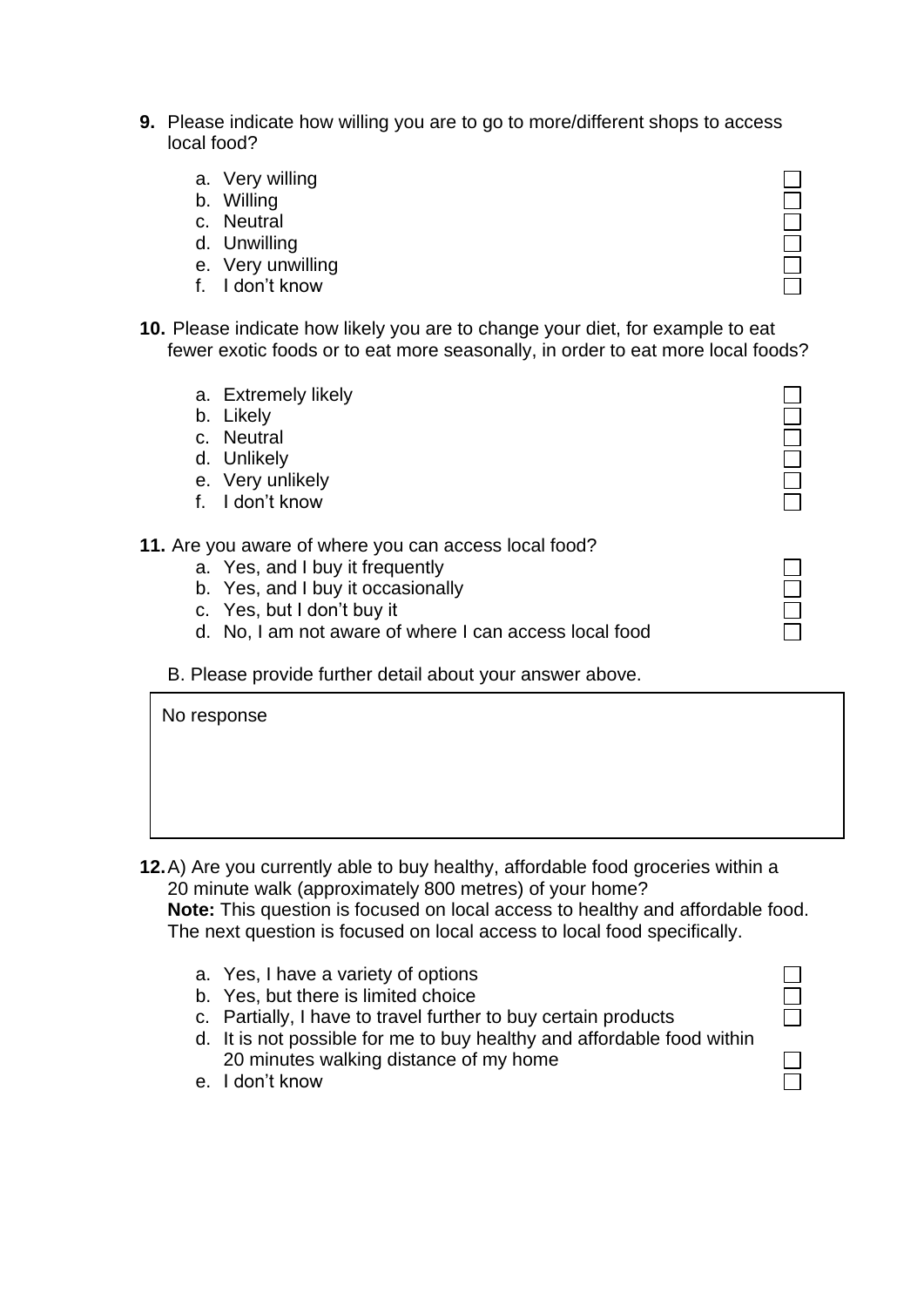B) Please provide further detail about your answer above, particularly focusing on any barriers to your ability to access healthy, affordable food.

No response

| 13. Are you currently able to buy local food within a 20 minute walk |
|----------------------------------------------------------------------|
| (approximately 800 metres) of your home?                             |

- a. Yes, I have a variety of options
- b. Yes, but there is limited choice
- c. Partially, I can access some local food but have to travel further to buy certain products

ñ

 $\Box$ 

 $\perp$ 

- d. It is not possible for me to buy local food within 20 minutes of my home
- e. I don't know

B) Please provide further detail about your answer above, particularly focusing on any barriers to your ability to access local food.

No response

**14.**Do you have any further comments on improvements that could be made to allow for everyone living in Scotland to have better access to healthy, affordable and locally sourced food?

| No response |  |  |  |
|-------------|--|--|--|
|             |  |  |  |
|             |  |  |  |
|             |  |  |  |

**15.**A) Do you think that Scotland's schools, hospitals and other public institutions provide sufficient access to healthy, locally sourced food?

> П  $\Box$

- a. Yes
- b. Mostly
- c. Somewhat X
- d. Not at all
- e. I don't know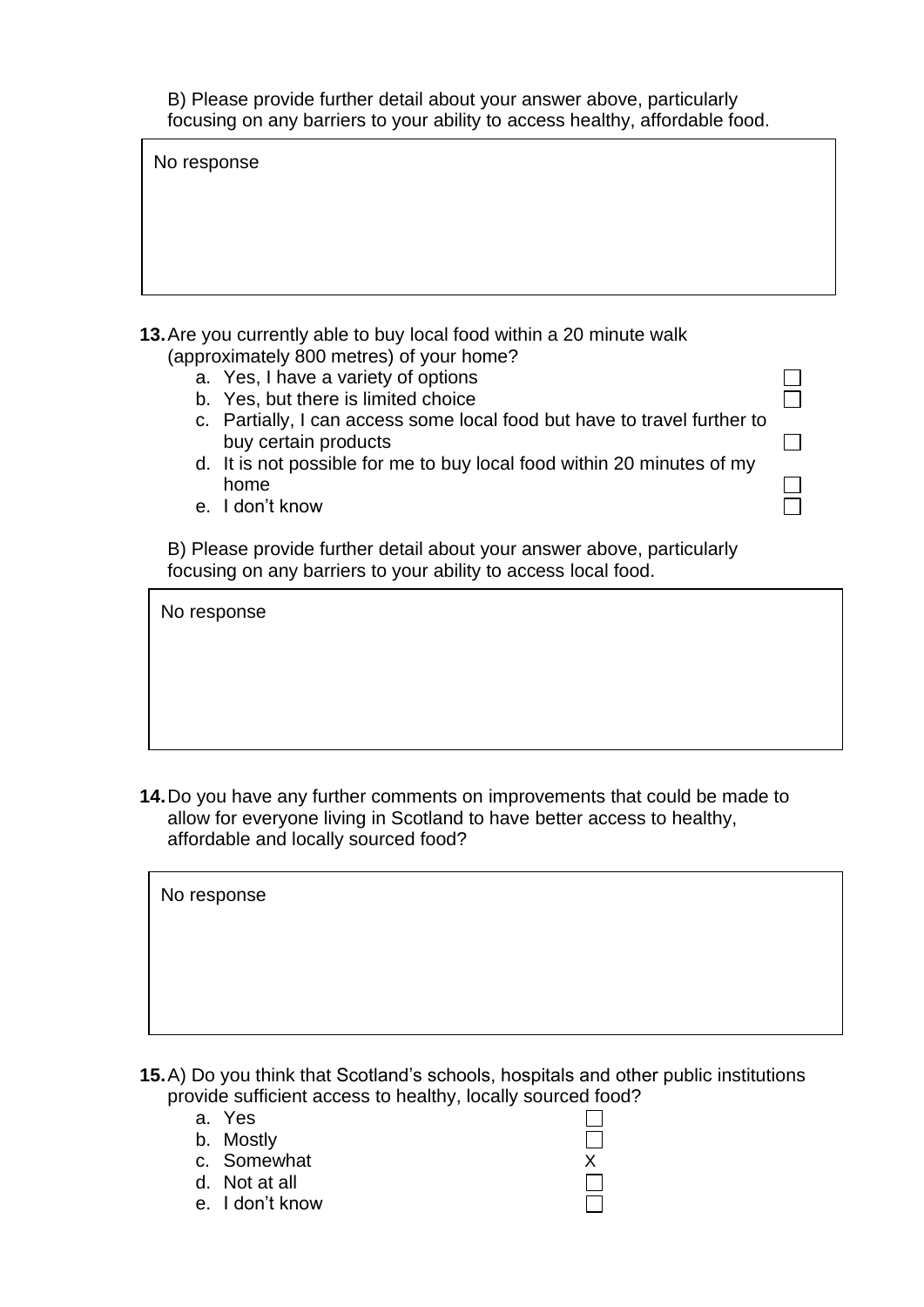B) Please provide further detail about your answer above, focusing on any changes you think could be made to improve access to healthy, locally sourced food within schools, hospitals or other public institutions

See answer to 8 above

In addition, our Reformul8 programme, funded by the Scottish Government continues to be a success working with SMEs across Scotland to remove hundreds of millions of calories from products made in Scotland. It is vital that this project continues to be funded and it would be an interesting development to provide additional services to support businesses involved in public procurement.

**16.**A) Are you aware of any examples of schools, hospitals or other public institutions that have been particularly effective in providing healthy, locally sourced food?

- a. Yes  $\Box$
- b. No X

B) If you responded 'Yes' to the question above, please provide further detail on these and why they were effective.

No response

**17.** A) Has your attitude to local food changed at all due to the coronavirus (COVID-19) pandemic and related restrictions?

- a. Yes
- b. Somewhat X
- c. Not at all  $\Box$

B) Please provide more detail about your answer

There is an opportunity to capitalise on a 'local food' sentiment that is perhaps more pronounced after coronavirus. Scottish Government should continue to support projects which help SMEs capitalise on this sentiment.

**18.**A) Are you aware of any organisations or schemes that have been particularly effective in providing local food during the COVID-19 pandemic?

a. Yes X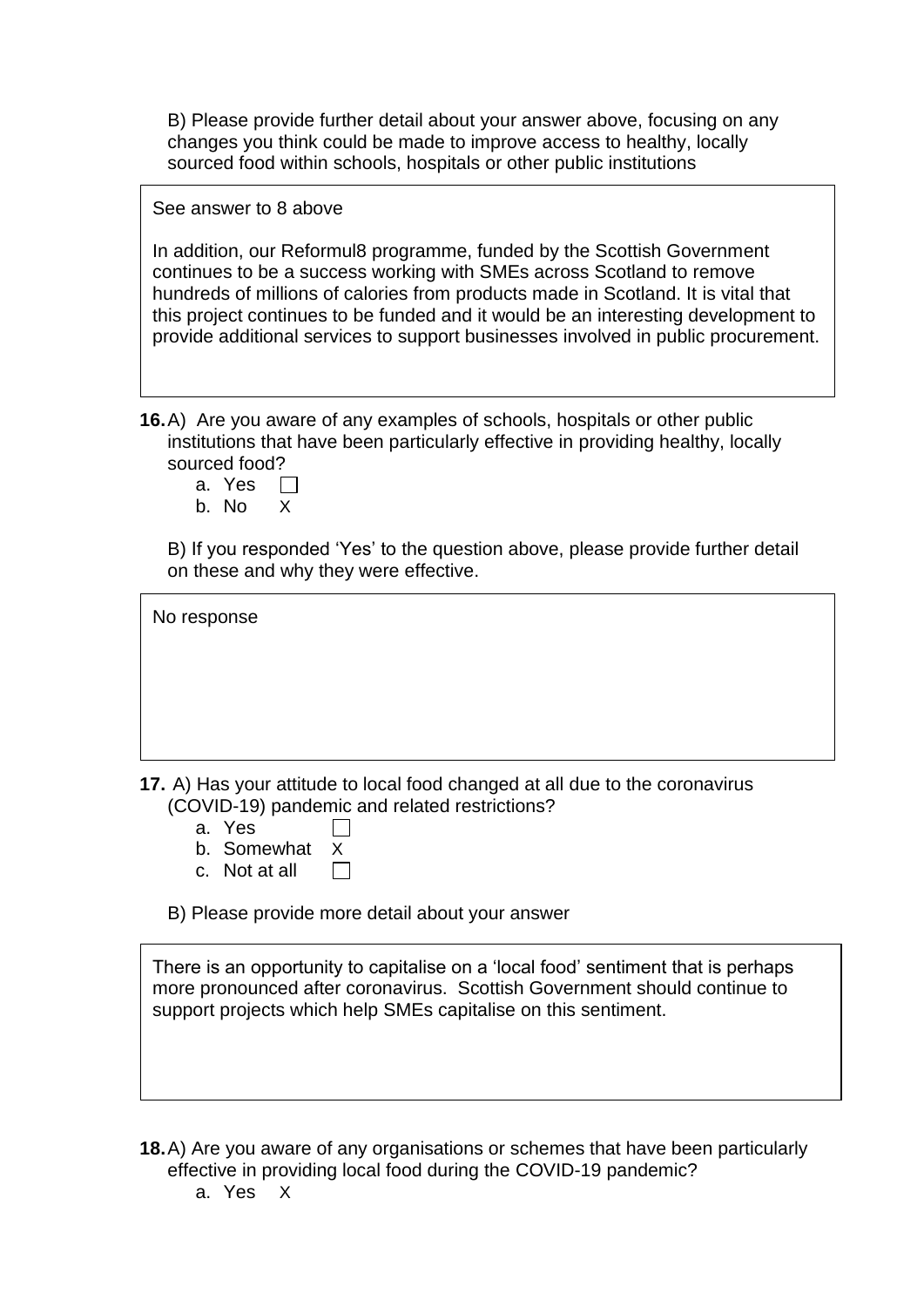b. No

B) If you responded 'Yes' to the question above, please provide further detail on these and why they were effective.

We are aware of a range of FDF Scotland members who provided products for care packages and who donated products to voluntary efforts.

In many cases these are significant local employers, even when they would not be thought of as 'local' food businesses. For example Burton's Biscuits (based in Edinburgh, Livingston and Arran) donated at least 200 cases to local charities and hospitals.

**19.**A) Are you aware of any organisations or schemes that have been particularly effective in developing a strong sense of local food culture and community?

- a. Yes  $\Box$
- b. No X

B) If you responded 'Yes' to the question above, please provide further detail on these and why they were effective.

| No response |  |
|-------------|--|
|             |  |
|             |  |
|             |  |

**20.**A) Are you aware of any organisations or schemes that have been particularly effective in reducing the distance that food travels from being grown or produced to being eaten (the number of 'food miles' travelled)?

- a. Yes  $\Box$
- b. No X

B) If you responded 'Yes' to the question above, please provide further detail on these and why they were effective.

No response

**21.**A) Are you aware of any organisations or schemes that have been particularly effective in the increasing availability of locally produced food?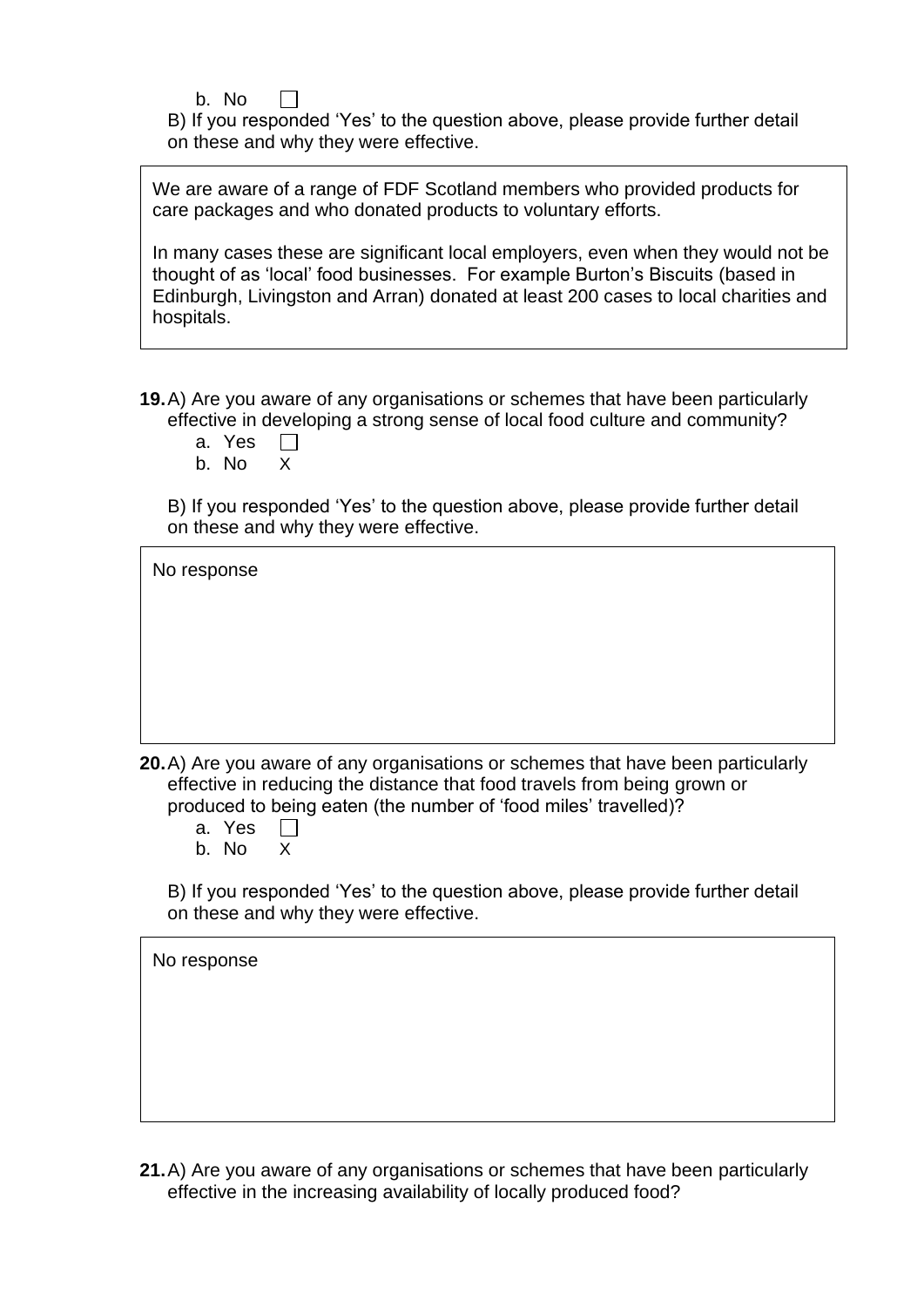| a. | Yes   |    |
|----|-------|----|
|    | b. No | X. |

B) If you responded 'Yes' to the question above, please provide further detail on these and why they were effective.

| No response |
|-------------|
|             |
|             |
|             |

 $\Box$ 

#### **PART B – Vertical farming**

**22.**A) Have you considered using vertical farming technologies?

- a. Yes, I have or work with a vertical farm, or I am currently planning to
- b. Yes, but I have not yet made a decision/do not have enough information X
- c. Yes, but I decided not to go ahead because I faced barriers
- d. No, it's not suitable for me/my product/my industry
- e. No, I don't know what vertical farming is
- B) Please explain your reasoning.

Vertical farming is a developing technology. It has potential to support production in Scotland, in particular for products that cannot be produced in Scotland, or that have particular environmental requirements. For production of produce through vertical farming to thrive in Scotland it will need an economic model that supports its use and can deliver in conjunction with traditional farming.

FDF Scotland are aware of the world-leading work being delivered by Intelligent Growth Systems and are supportive of their work, which is a real technical opportunity for Scotland. The Scottish Government should consider how best to support and promote their work, and looks forward to working with Scottish food producers who use vertical farming as part of their process.

If you answered E, 'I don't know what vertical farming is', you do not need to answer question 23 to 25 and can skip to question 26.

- **23.**A) What effect would increased usage of vertical farming have on food imports to Scotland?
	- a. Significantly reduce
	- b. Slightly reduce
	- c. Have no effect
	- d. Slightly increase
	- e. Significantly increase
	- f. I don't know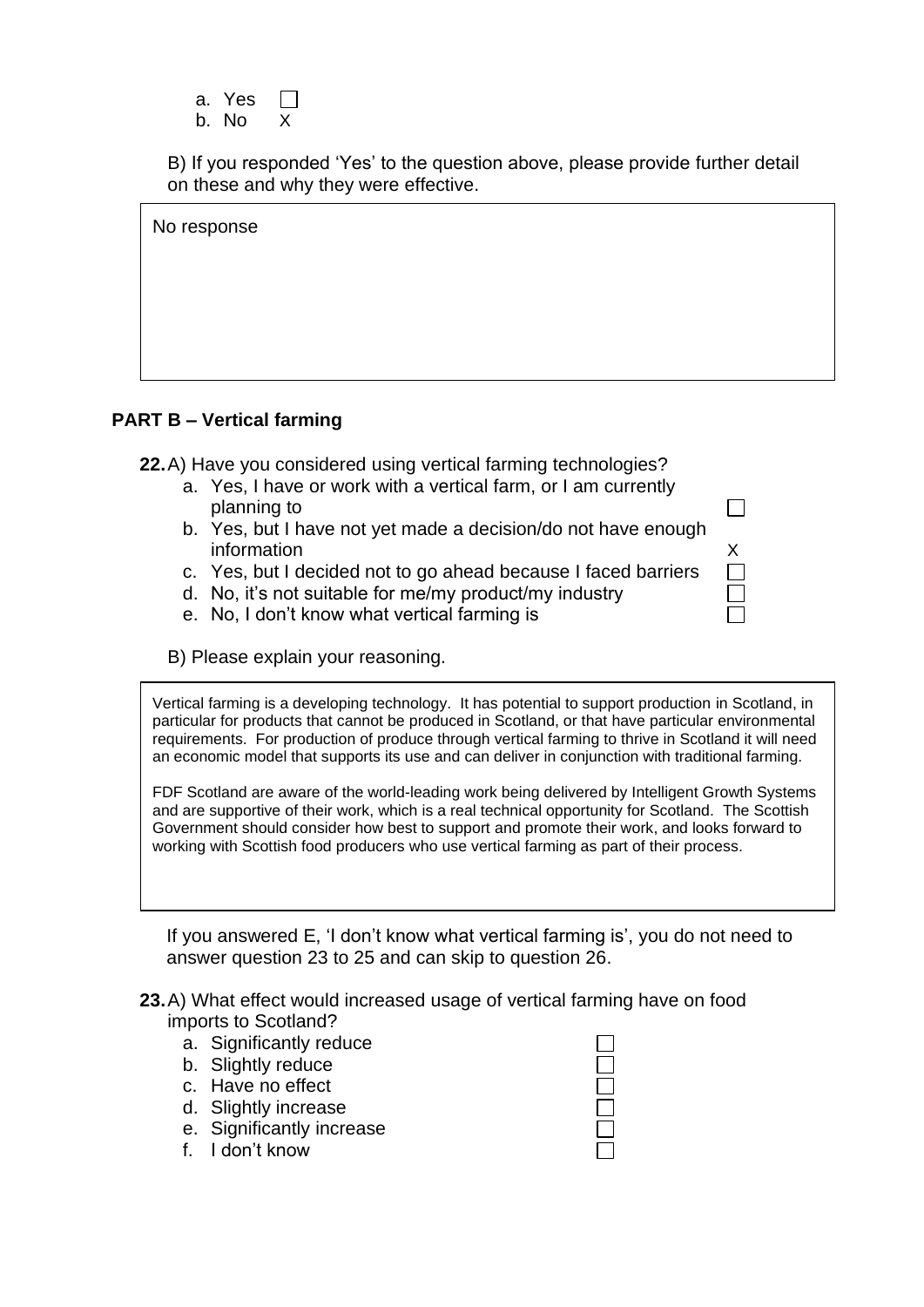B) Please provide further detail about your answer.

**24.**A) Would vertical farming cause an increase, , decrease or have no effect on the following concerns compared with conventional production? No response

|                          |                                   |  | Increase Decrease No effect |  | I don't know |
|--------------------------|-----------------------------------|--|-----------------------------|--|--------------|
|                          | a. Emissions from transportation  |  |                             |  |              |
|                          | b. Pesticide and fertiliser usage |  |                             |  |              |
| C.                       | Water usage                       |  |                             |  |              |
| d.                       | <b>Electricity usage</b>          |  |                             |  |              |
|                          | e. Packaging                      |  |                             |  |              |
|                          | Land use                          |  |                             |  |              |
| g.                       | Labour requirements               |  |                             |  |              |
| h.                       | Seasonality of produce            |  |                             |  |              |
|                          | Freshness of produce              |  |                             |  |              |
|                          | Cost of production                |  |                             |  |              |
| ı.                       |                                   |  |                             |  |              |
| B) Please give examples. |                                   |  |                             |  |              |
|                          |                                   |  |                             |  |              |
| No response              |                                   |  |                             |  |              |
|                          |                                   |  |                             |  |              |
|                          |                                   |  |                             |  |              |
|                          |                                   |  |                             |  |              |
|                          |                                   |  |                             |  |              |
|                          |                                   |  |                             |  |              |
|                          |                                   |  |                             |  |              |

**25.**A) What barriers do you see to the uptake of vertical farming in Scotland? Tick all that apply.

- a. Regulatory barriers
- b. Capital expenditure costs
- c. Economic return/cost per unit too high
- d. Lack of supply chain integration
- e. Lack of awareness of vertical farming techniques
- f. Lack of knowledge or skill in vertical farming techniques
- g. Lack of market
- h. Other
- i. None

 $\Box$